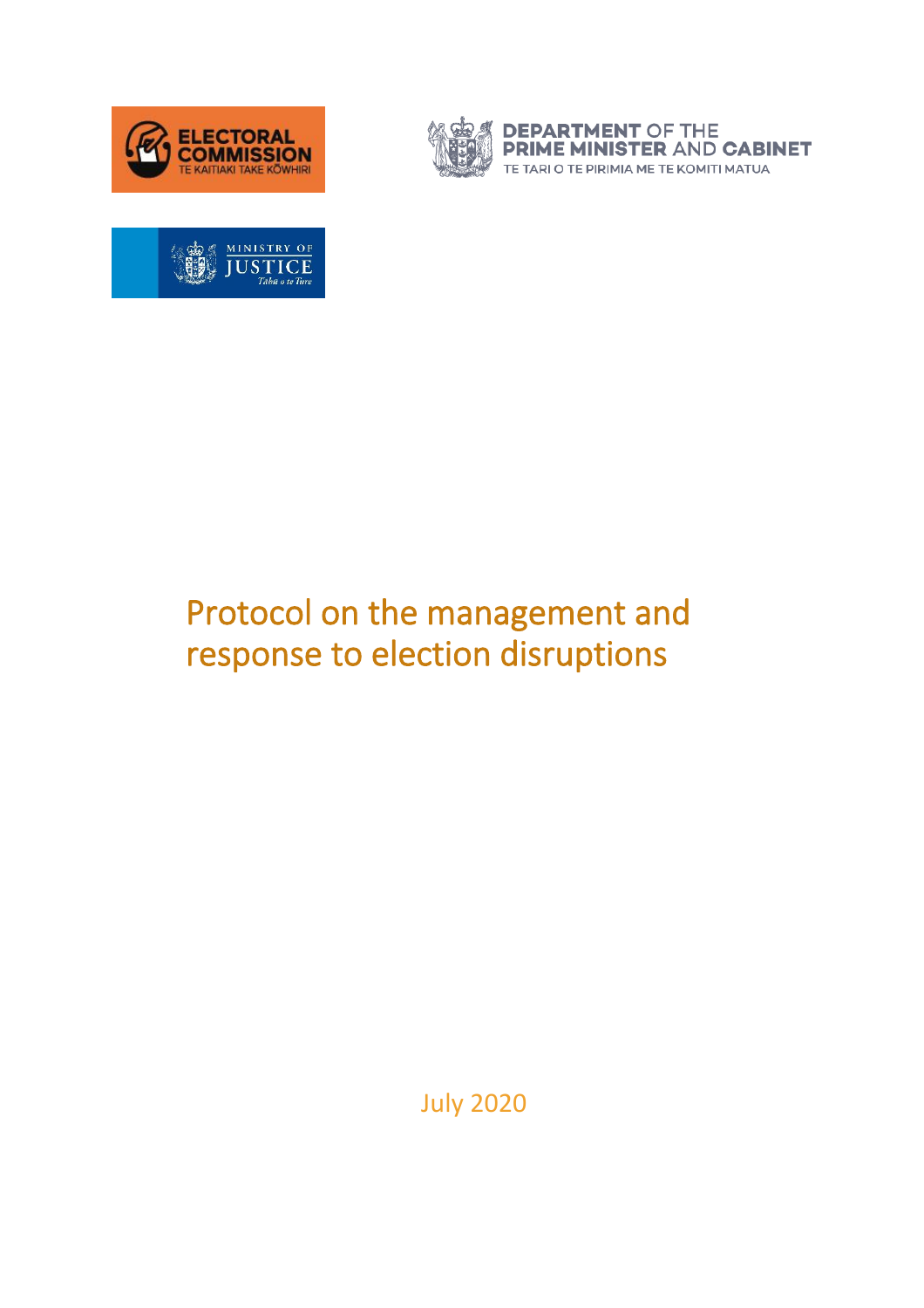# Protocol on the management and response to election disruptions

## **Introduction**

- 1. A variety of hazards and threats, such as a natural disaster, adverse weather conditions, riot or disorder, or terrorist or a cyber incident, could cause a range of unforeseen or unavoidable disruptions<sup>1</sup> to the 2020 General Election and the referendums (the General Election process) at the local, regional and/or national levels.<sup>2</sup>
- 2. This protocol outlines the government approach for mitigating and managing hazards and threats that may cause unforeseen or unavoidable disruptions (hereafter referred to as "disruptive events") that impact the 2020 General Election process. Specifically, it describes:
	- a. the approach the Electoral Commission will take to disruptive-event planning in the lead-up to, and over, the election period;
	- b. the range of mechanisms available to the Chief Electoral Officer to manage the impact any disruptive event may have on the electoral process;
	- c. how the Electoral Commission, the Chief Electoral Officer, and the National Security System will work together to enable all-of-government coordination if the integrity of the electoral process is threatened or disrupted at the national, regional or local levels; and
	- d. how government agencies will liaise and coordinate with the Chief Electoral Officer and the Electoral Commission, in the run up to, and during, the election period.
- 3. The setting for New Zealand's General Election process has, of course, been impacted by the ongoing global COVID-19 pandemic. The Electoral Commission has been working directly with the Ministry of Health and other state sector agencies on an approach, separate to that outlined in this protocol, for managing the response to COVID-19 during the General Election process.

# The National Security System and mechanisms for the management of disruptive events

4. New Zealand's National Security System has two primary functions – (a) strategic governance and (b) coordinated crisis response and recovery. The governance function focuses on the architecture that provides for the proactive and coordinated management of risks that threaten national security. The crisis response and recovery function focuses on coordinating efforts to mitigate the immediate impacts of an event or emergency that

<sup>&</sup>lt;sup>1</sup> The definition of "unforeseen and unavoidable disruptions" is provided in section 195 of the Electoral Act 1993.

<sup>&</sup>lt;sup>2</sup> As per the other election protocols, the 'General Election process' refers to the pre-planning and delivery of the 2020 parliamentary election, as well as the two referendums being held with the 2020 election.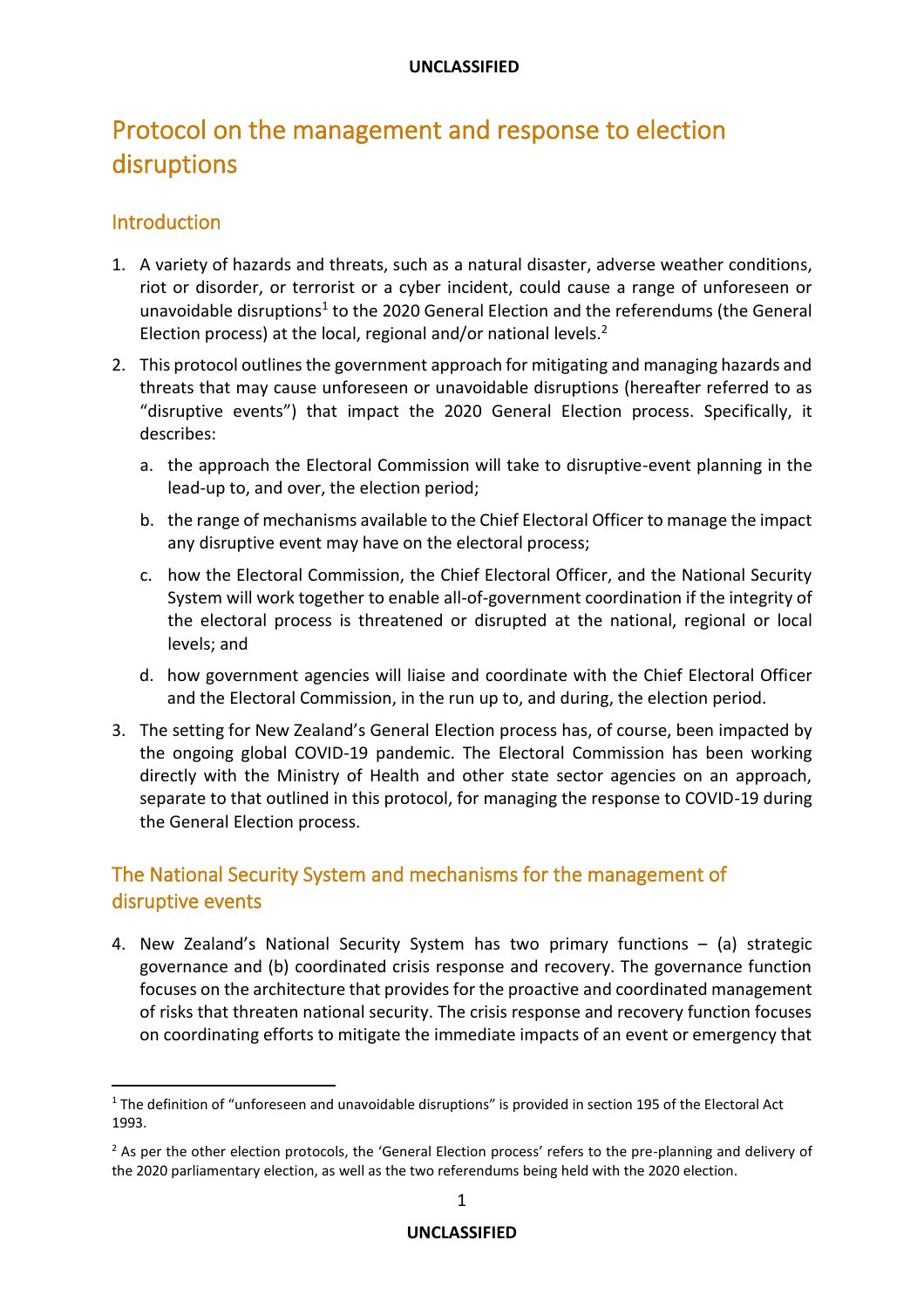meet certain criteria, and to ensure that longer-term recovery needs are managed appropriately.

- 5. As with any national-level event with implications for national security, the safety and security of the 2020 General Election process is dependent on a range of government agencies working in a coordinated manner within the National Security System governance and response architecture to mitigate and manage hazards and threats which have the potential to disrupt the electoral process.
- 6. Within the National Security System, individual government agencies are responsible for developing plans specific for the hazards and threats they manage, and for acting as the 'Lead Agency'<sup>3</sup> (mandated through legislation or expertise) responsible for coordinating the all-of-government planning and response to any disruptive event created by that hazard or threat, with other agencies acting in 'support'.
- 7. The expectation for the 2020 General Election process is that all agencies and the existing national, regional and regional/local emergency management system and structures will continue to use existing 'business as usual' processes and procedures when planning for, and responding to, disruptive events.
- 8. In practice, this will mean that if a response is required to manage a disruptive event, and **either the event itself or the response** disrupts the 2020 General Election process, agencies must give due consideration to minimising any further disruption to the General Election. Agencies should account for this requirement in their planning, and when coordinating their response (whether or not it requires formal activation of the National Security System) and should seek to escalate any concerns through the standard National Security System escalation process (outlined in more detail below).
- 9. To note, several arrangements and mechanisms that exist at the local, regional and national level to ensure the effective management of disruptive events are relevant for managing risks (and possible responses) related to the 2020 General Election process:
	- Sections 195 to 195E of the Electoral Act 1993, which specifically sets out powers for responding to an unforeseen or unavoidable disruption that is likely to prevent voters voting at a polling place or pose a risk to the proper conduct of an election.
	- The [National Security](https://dpmc.govt.nz/sites/default/files/2017-03/dpmc-nss-handbook-aug-2016.pdf) System Handbook describes the conditions in which the Government should activate the National Security System. This covers events that are nationally significant, or complex enough, to demand a coordinated strategic approach at the national level. The Handbook contains guidance about:
		- o The role and function of the National Security System;
		- o National Security System Governance Structures; and
		- o The role of the National Security System in response in a response to a potential, emerging or actual event.

<sup>&</sup>lt;sup>3</sup> See Annex A for a list of Lead Agencies.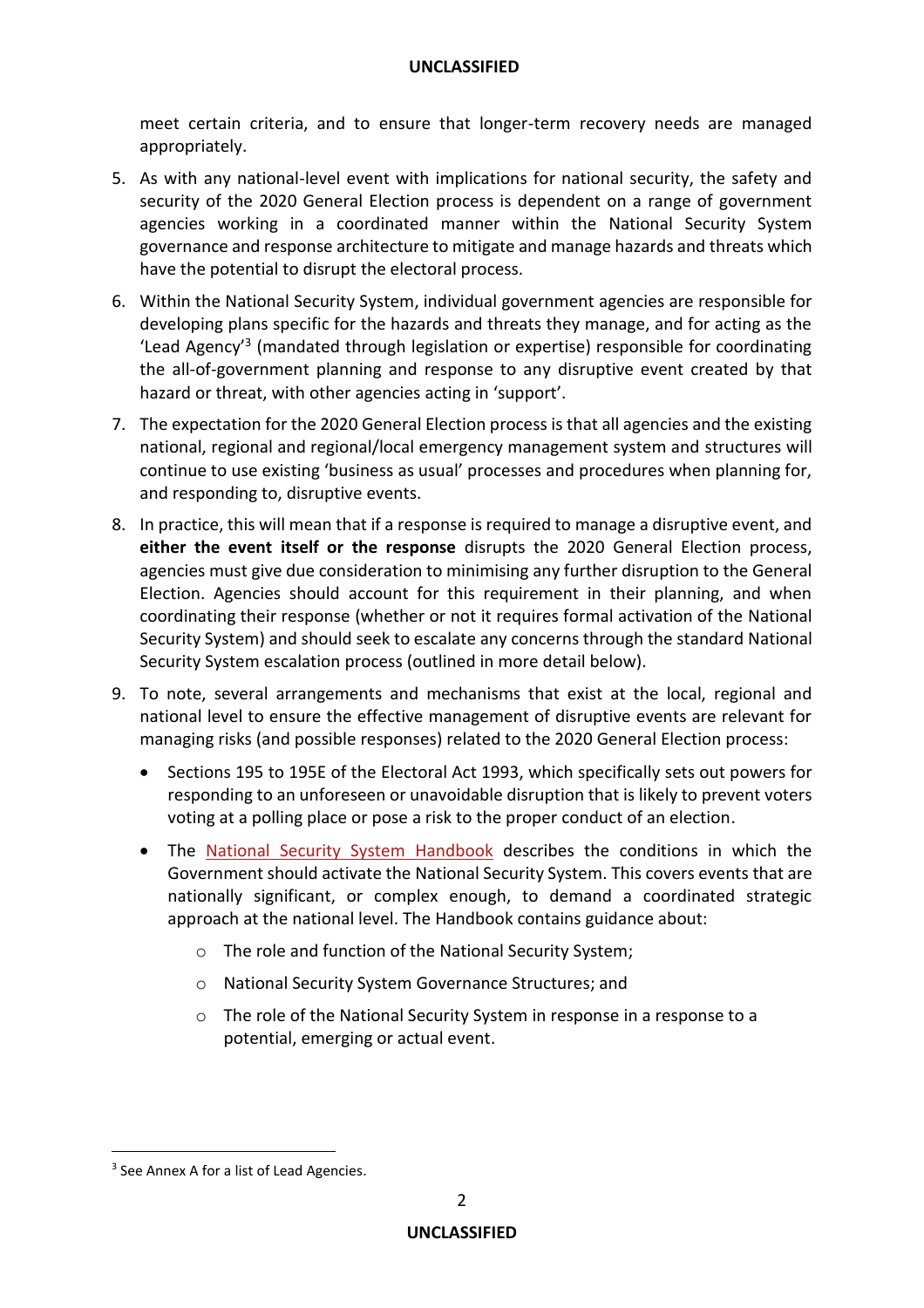- The Civil Defence Emergency Management Act 2002<sup>4</sup>, which creates the framework within which New Zealand can prepare for, respond to, and recover from local, regional and national emergencies. This includes:
	- o [The National Civil Defence Emergency Management Plan,](https://www.civildefence.govt.nz/cdem-sector/plans-and-strategies/national-civil-defence-emergency-management-plan/) which
		- provides a framework to which all other emergency management plans must align;
		- outlines arrangements for the coordination of emergency management activities during emergency; and
		- describes the roles and responsibilities of government agencies and Civil Defence Emergency Management Groups before, during and after emergencies.
- The COVID-19 Public Health Response Act 2020, which provides a legal framework for responding to COVID-19 over the next two years unless repealed earlier.
- 10. A variety of plans and guides that provide further detail for responses to specific events supplement these national security and emergency management arrangements.

### Governance arrangements for managing election disruptions

- 11. The Electoral Commission has established governance arrangements to support the delivery of the 2020 General Election process. Two key bodies under these arrangements will undertake specific tasks in the lead-up to, and over, the election period.
- 12. These governance bodies have been established in a manner consistent with the regular operation of the National Security System. The chairs of both bodies report into National Security System governance at appropriate levels (more details below).

#### Senior Officials Committee for the 2020 General Election

- 13. The Senior Officials Committee will provide advice on planning (from an elections perspective) for responses to disruptive events that may impact the General Election process.
- 14. This Committee, chaired by the Chief Electoral Officer as Chief Executive of the Electoral Commission, includes representatives from the Ministry of Justice, Department of the Prime Minister and Cabinet (including the National Emergency Management Agency and Cabinet Office), Government Communications Security Bureau, New Zealand Security Intelligence Service, Department of Internal Affairs, Te Puni Kōkiri, Ministry of Foreign Affairs and Trade, Crown Law, and New Zealand Police. For the purposes of preparing for and responding to disruptive events, the Committee advises the Chief Electoral Officer,

<sup>4</sup> The Civil Defence Emergency Management Act defines the functions and responsibilities of government departments, local government agencies, emergency services and lifeline utilities in planning and preparing for emergencies and for the response and recovery in the event of an emergency. The Civil Defence Emergency Management Act operates alongside a range of other legislation and the associated National Civil Defence [Emergency Management Plan Order 2015.](http://www.legislation.govt.nz/regulation/public/2015/0140/latest/DLM6485804.html)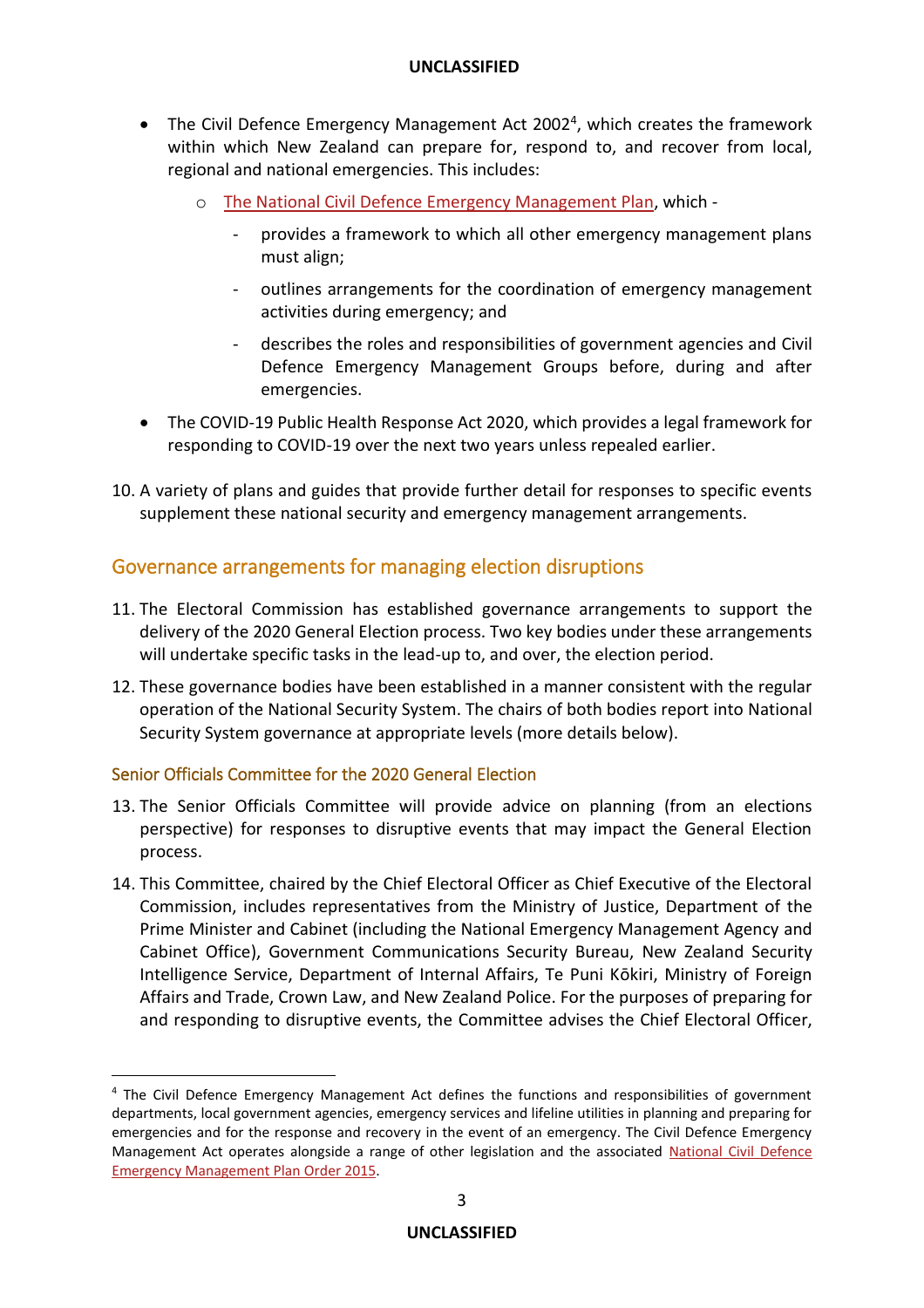who informs the National Security System Security and Intelligence Board, which meets monthly.

- 15. The Committee ensures the Commission and government agencies are clear on their individual and shared responsibilities for the management of, and response to, disruptive events. More specifically the Committee:
	- oversees risks that threaten to disrupt the 2020 General Election and referendums and provides guidance or direction as appropriate to the Risk and Security Working Group on the management of responses to these risks;
	- ensures effective planning, co-ordination and collaboration is occurring, including work directly considering the management of, and response to, of the full range of potential disruptive events; and
	- provides advice to the Chief Electoral Officer on issues to be raised to the SIB, the Hazard Risk Board, or separately with agency Chief Executives.

#### The Risk and Security Working Group

- 16. This Working Group, chaired by the Deputy Chief Electoral Officer, includes representatives from agencies on the Senior Officials Committee and wider agency representatives to reflect the all hazards/all risks focus of the group. For the purposes of risk reduction and preparing for disruptive events, the Working Group reports into the Major Events Security Committee, a sub-committee of the Security and Intelligence Board.
- 17. The Deputy Chief Electoral Officer leads the development of an inter-agency all-hazards risk management approach through the Working Group. The Working Group assists in identifying external risks and threats to the election and possible mitigations. The Deputy Chief Electoral Officer seeks guidance from the Working Group for how to best work with Lead Agencies to ensure these risks are managed and mitigated. The risks, mitigations and management actions will be recorded in a risk profile that will be updated consistently and provided to the Senior Officials Committee monthly to inform forward planning.

18. The Working Group:

- keeps the Senior Officials Committee, wider National Security System and other required agencies/ entities informed of the risk profile and inter-agency preparedness for the election;
- provides advice to support the Electoral Commission's development of contingency plans to enable coordinated responses to potential events, together with the lead agency responsible for that particular hazard/risk at local, regional and national levels; and
- supports the Electoral Commission's scenario testing of these contingency plans to evaluate the level of readiness to respond to disruptive events and ability of the electoral process to recover.
- 19. The establishment of clear thresholds and decision points to identify at what point an event may threaten to disrupt the electoral process, and what steps to then take, is a core part of Electoral Commission's contingency planning. Through the Working Group, the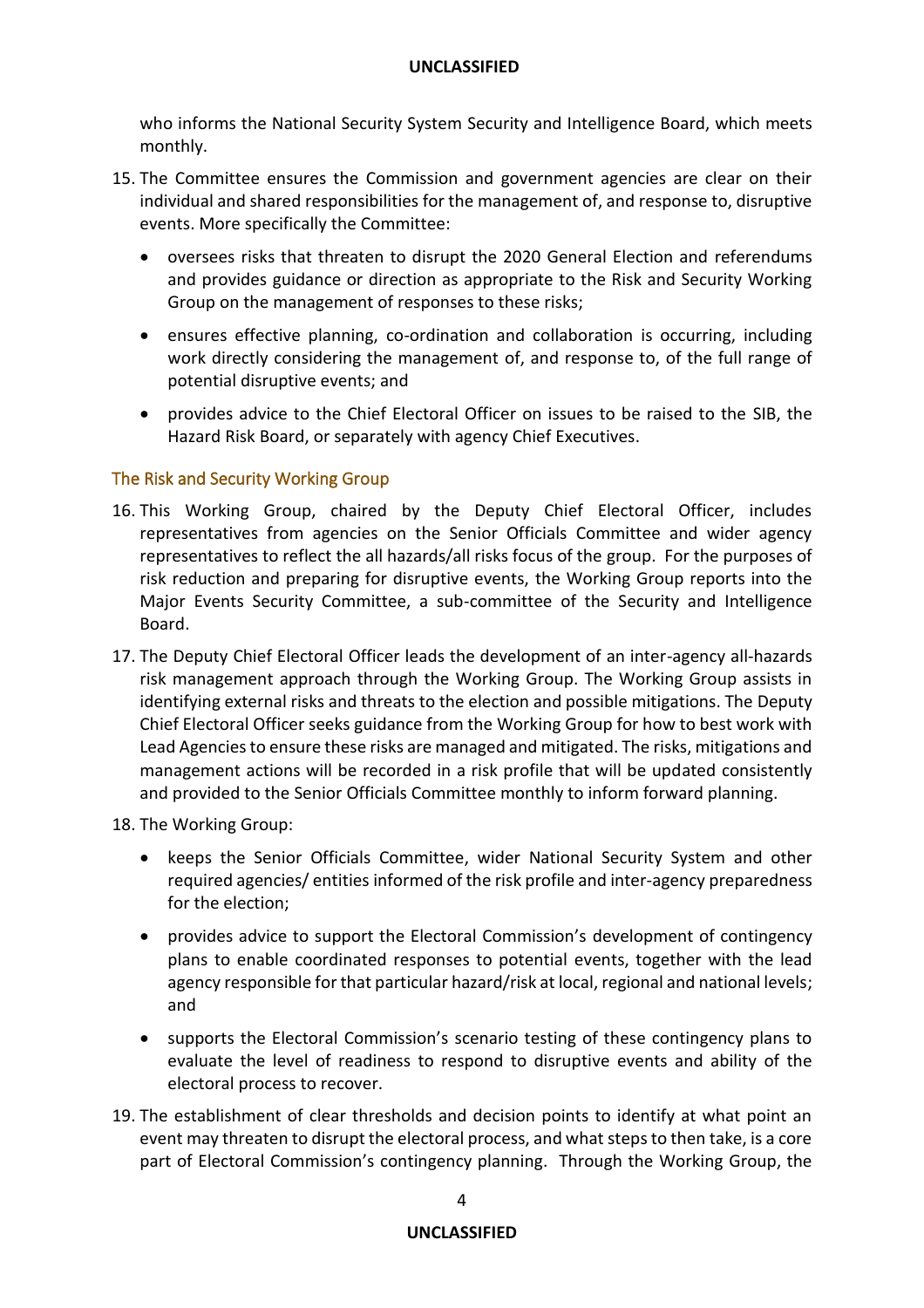Electoral Commission will work with other government agencies to understand current thresholds, authorities, freedoms, limitations and constraints granted by legislation.<sup>5</sup>

#### Information sharing

- 20. The Electoral Commission and government agencies will proactively share information that could have a bearing on the successful conduct of the election. The primary channels for this sharing of information will be through the Senior Officials Committee and the Risk and Security Working Group. Senior Electoral Commission staff may also brief established National Security System governance bodies, including the Security and Intelligence Board, Hazard Risks Board and Major Events Security Committee.
- 21. With regard to potential disruptions, it is a general requirement that agencies share information they have with relevant lead agencies should information come to hand. Some examples of potential disruptions and who should be notified are provided below:

| <b>Example</b>                                                                                                 | <b>Agencies to notify</b>        |
|----------------------------------------------------------------------------------------------------------------|----------------------------------|
| An agency becomes aware of cases of illness that could<br>be related to a pandemic                             | <b>District Health Boards</b>    |
| An agency becomes aware of a suspected Foreign<br>Interference or cyber security threat to the election        | NZSIS and/or GCSB as<br>relevant |
| An agency becomes aware of threats of violence by an<br>individual or group against others turning out to vote | <b>New Zealand Police</b>        |

A further list of Lead Agencies for the purposes of information sharing is provided at Annex A.

22. Outside of these bodies, information can also be exchanged on a business-as-usual basis between the Electoral Commission and government agencies electronically on the SEEMAIL system up to the 'In Confidence' level, or at higher classification by manual means.

# The National Security System – escalation and activation for disruptive events

- 23. The National Security System may be activated to support agencies to work together at the local, regional and national levels to ensure that any Government-led response to a disruptive event considers the need to preserve the integrity of the New Zealand electoral process as best it can.
- 24. To note, for emerging risks or a disruptive event occurring at either local or national level, which impact the 2020 General Election process:
	- $\Rightarrow$  the responsibility for managing the response to the event in general, and its nonelectoral impacts, falls to the Lead Agency responsible for the specific hazard/risk as per standard National Security System arrangements; and

<sup>&</sup>lt;sup>5</sup> Senior Officials Committee for GE 2020, Terms of Reference.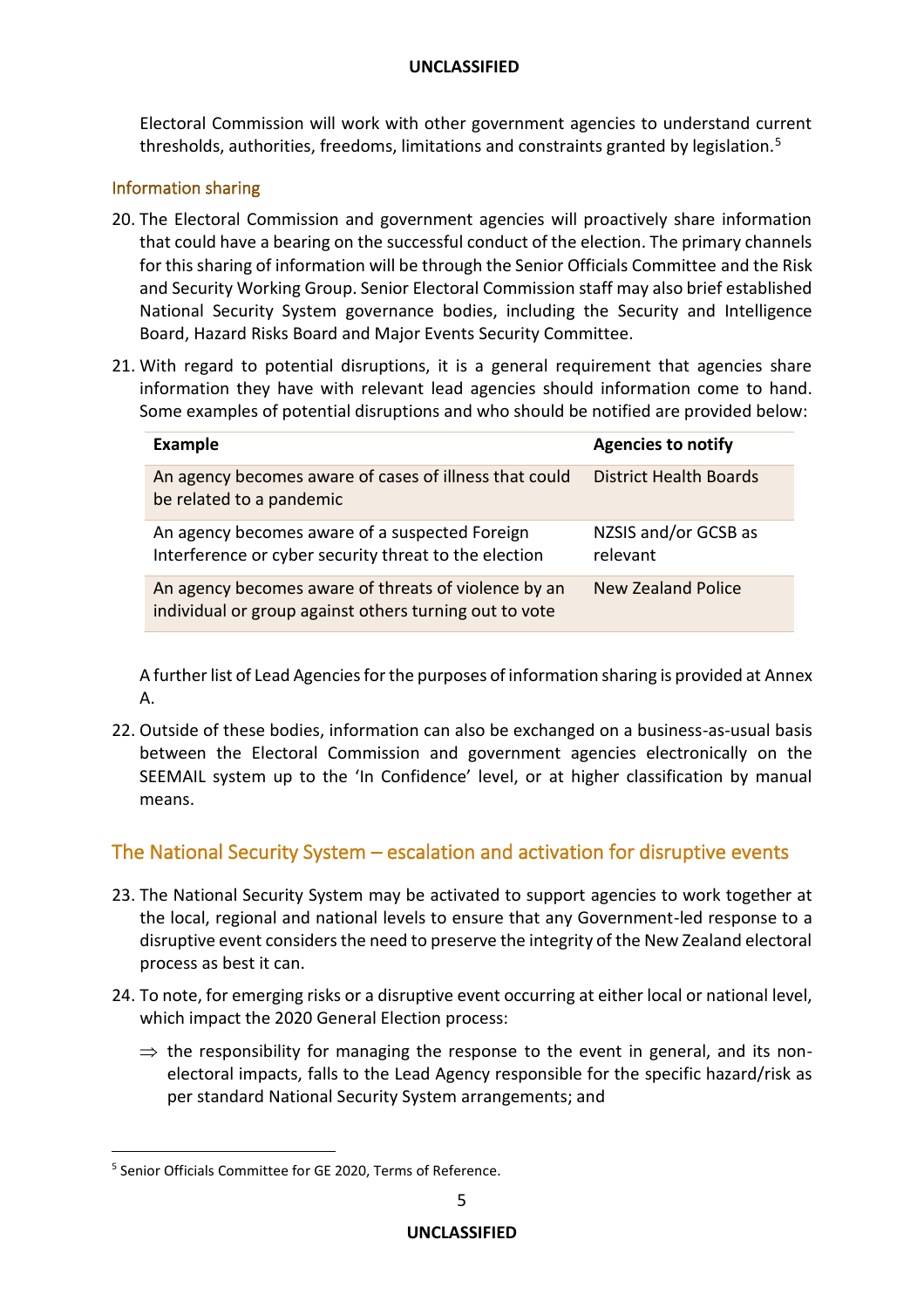$\Rightarrow$  the key decision-making powers for maintaining the integrity and conduct of elections are vested in the Chief Electoral Officer (and are further outlined at paragraphs 39 - 68).

#### **Escalation**

- 25. During the 2020 General Election process (as during business as usual), there is an expectation that Lead Agencies will escalate concerns about emerging risks/events with implications for national security into the National Security System architecture for appropriate consideration and possible activation. For the 2020 General Election process, the Chief Electoral Officer can also escalate concerns into the National Security System if necessary.
- 26. More specifically, before or during the election period, there may be disruptive events or responses that a Lead Agency or another organisation believes could potentially impact the 2020 General Election process. In the first instance, the Lead Agency should contact the Electoral Commission to discuss. Should this discussion result in identification that the situation warrants National Security System consideration based on its relationship to the electoral process, the Electoral Commission should contact the Deputy Chief Executive, DPMC National Security Group to discuss whether escalation is needed.
- 27. Similarly, if the Chief Electoral Officer believes a threat to the 2020 General Election process exists (or is emerging) that is beyond the capability/capacity of the Electoral Commission to manage - and which therefore requires an all-of-government system level response - she will contact the Deputy Chief Executive, DPMC National Security Group to discuss.<sup>6</sup> If warranted, the National Security System will be activated by the Chief Executive DPMC in their capacity as the Chair of the Officials' Committee for Domestic and External Security Coordination (ODESC – further outlined at paragraphs 33-36).

#### Activation

- 28. The National Security System activates to provide for a coordinated and flexible response in which:
	- Risks are identified and managed,
	- The response is timely and appropriate,
	- National resources are applied effectively,
	- Adverse outcomes are minimised,
	- Multiple objectives are dealt with together, and
	- Agencies' activities are coordinated.
- 29. Lead agencies are well-versed in their responsibilities regarding escalation to the National Security System. During the 2020 General Election process, these agencies will be expected to follow their standard escalation processes if they consider that a hazard or threat is emerging that warrants National Security System consideration and possible

<sup>&</sup>lt;sup>6</sup> Should the Chief Electoral Officer not be available, the Deputy Chief Electoral Officer of the Electoral Commission will undertake this action, as the formal delegation holder.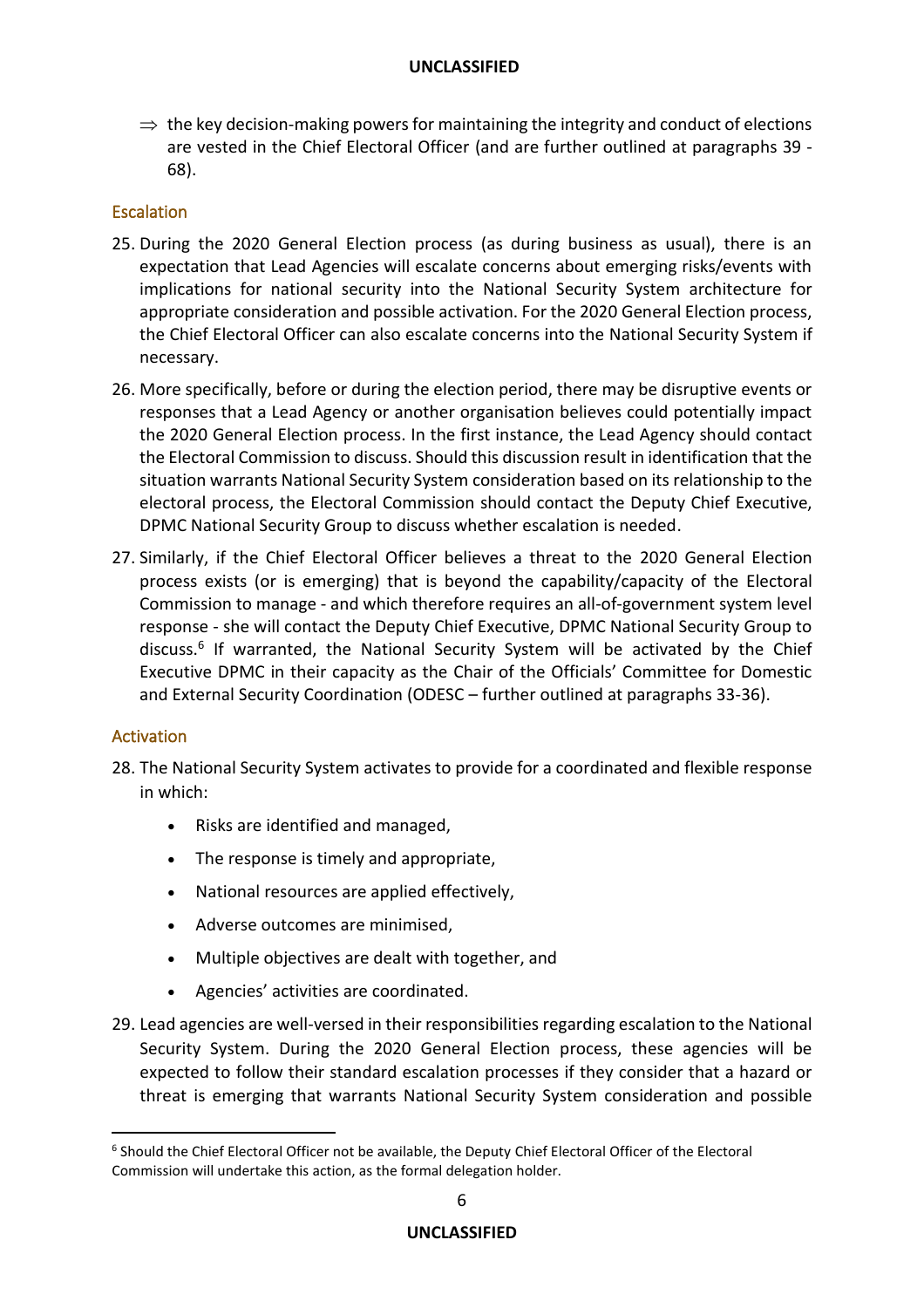activation (further details about what could trigger an activation contained in the 2016 National Security System Handbook). This may include a conversation with the DPMC National Security System Duty Officer, Deputy Chief Executive, DPMC National Security Group, or the Chief Executive DPMC, depending on the nature of the presenting issue.

30. DPMC, in consultation with the lead agency, will establish what the most appropriate meeting mechanism should be, based on the nature of the emerging issue or event that has occurred. It is important to note that the system does not have to be formally activated for agencies to coordinate a response to an issue. In some cases, an Interagency Working Group will be sufficient to manage the issue within business-as-usual processes and the Electoral Commission will be involved as relevant. This can, but does not necessarily, escalate to an activation of the National Security System, which is considered to be activated when a Watch Group or an ODESC meeting is convened.

#### *Watch Group*

- 31. A Watch Group of senior officials may be called by DPMC to monitor a potential, developing or actual crisis. Watch Groups are used to obtain situational clarity in what is often a chaotic environment and are responsible for ensuring that systems are in place to ensure effective management of complex issues. The Chair of the Watch Group reports on the Watch Group's assessments and advice to ODESC.
- 32. Should a Watch Group be called to monitor a potential, developing or actual crisis that may threaten the effective conduct of the electoral process, the Chair of the Watch Group (the Deputy Chief Executive DPMC National Security Group or their delegate) will invite the Chief Electoral Officer to designate appropriate senior staff to attend the Watch Group. If required, the attendance of one or more of Senior Officials Committee members may also be requested.

#### *The Officials Committee for Domestic and External Security Coordination (ODESC)*

- 33. ODESC is the committee of Chief Executives, which is responsible for providing strategic direction and coordinating the all-of-government response during an actual (or emerging) security event. ODESC is chaired by the Chief Executive DPMC, who will invite Chief Executives to attend based on the nature of the response.
- 34. If an ODESC is convened, electoral matters will be considered alongside issues to do with the response itself. ODESC members will:
	- discuss the nature, scale and duration of the disruptive event and the planned response in relation to risks and implications to the election process;
	- ensure that relevant information is made available for the Chief Electoral Officer to consider prior to their taking decisions on election conduct as required under the Electoral Act;
	- seek advice from the Chief Electoral Officer on how she intends to manage election conduct following the disruptive event, within the bounds of the Electoral Act; and
	- seek assurance that in response to an event, officials will consider the need to minimise the threat of disruption to the election process itself.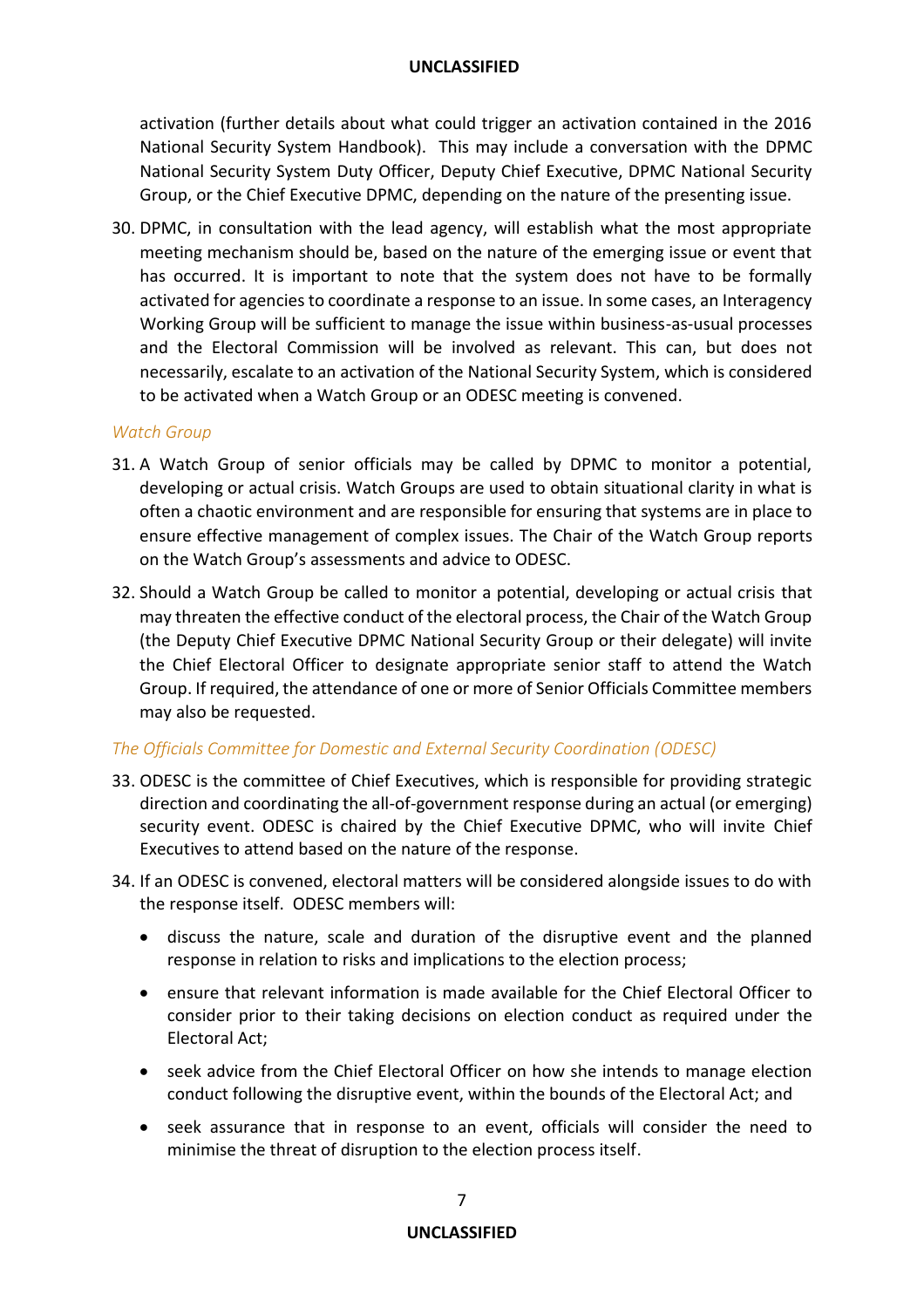- 35. Where a disruptive event is identified as likely to cause material disruption to the 2020 General Election process<sup>7</sup>, the Chief Electoral Officer will report into ODESC as both Chief Executive of the Electoral Commission, and due to the decision-making powers vested in the Chief Electoral Officer under sections 195A, 195B and 195D of the Electoral Act 1993 for maintaining the integrity and conduct of elections.
- 36. If there are other activations of the National Security System that appear to have the potential to impact the 2020 General Election process, DPMC will advise the Electoral Commission of the event.

#### Confirming briefing to the Prime Minister and Leader of the Opposition

- 37. Consulting with the Prime Minister and Leader of the Opposition is a requirement of the Chief Electoral Officer under the Electoral Act 1993 if polling day is adjourned for an initial period of no more than three days. Additionally, should the adjournment be extended by one or more subsequent periods of no more than seven days each, the Chief Electoral Officer must consult the Prime Minister, Leader of the Opposition, and any person or organisation that in the Chief Electoral Officer's opinion is able to give information about the scale and duration of the unforeseeable or unavoidable disruption.<sup>8</sup>
- 38. If a Watch Group or an ODESC takes place, the Chair will confirm with agencies the briefing arrangements for the Prime Minister, Minister of Justice, Leader of the Opposition and any other required persons as to the management of disruption to the electoral process, and the response to the disruptive event itself.

# The role of the Chief Electoral Officer and Electoral Commission

- 39. The Electoral Commission is responsible for the operational delivery of the 2020 General Election process. The Chief Electoral Officer, as Chief Executive of the Electoral Commission, seeks to ensure the Commission acts independently in performing its statutory functions and duties.
- 40. The Electoral Commission must take all reasonable steps in its planning to ensure the safety and security of the public and staff while voting.
- 41. The Electoral Commission will ensure this responsibility is fulfilled through:
	- maintaining high-level oversight of all hazards and threats that may threaten to disrupt the General Election process and awareness of the mitigations and other management actions lead agencies may use to address these;

 $^7$  Section 195A of the Electoral Act 1993 could be triggered by disruptive events that require a more minor response by the Chief Electoral Officer, such as the need to adjourn a voting place for a very limited time i.e. keeping a voting place open for an additional 10 minutes after 7pm. The Chief Electoral Officer would not be obliged to notify ODESC in such a case of a very minor extension to polling on a small scale that would not delay the completion of the preliminary count. Notification would, however, be essential in case of a material disruptive event.

<sup>&</sup>lt;sup>8</sup> Section 195A, Electoral Act 1993. This is the only election-specific statutory requirement. However, state sector agencies are bound to follow other consultation requirements under their guiding legislation.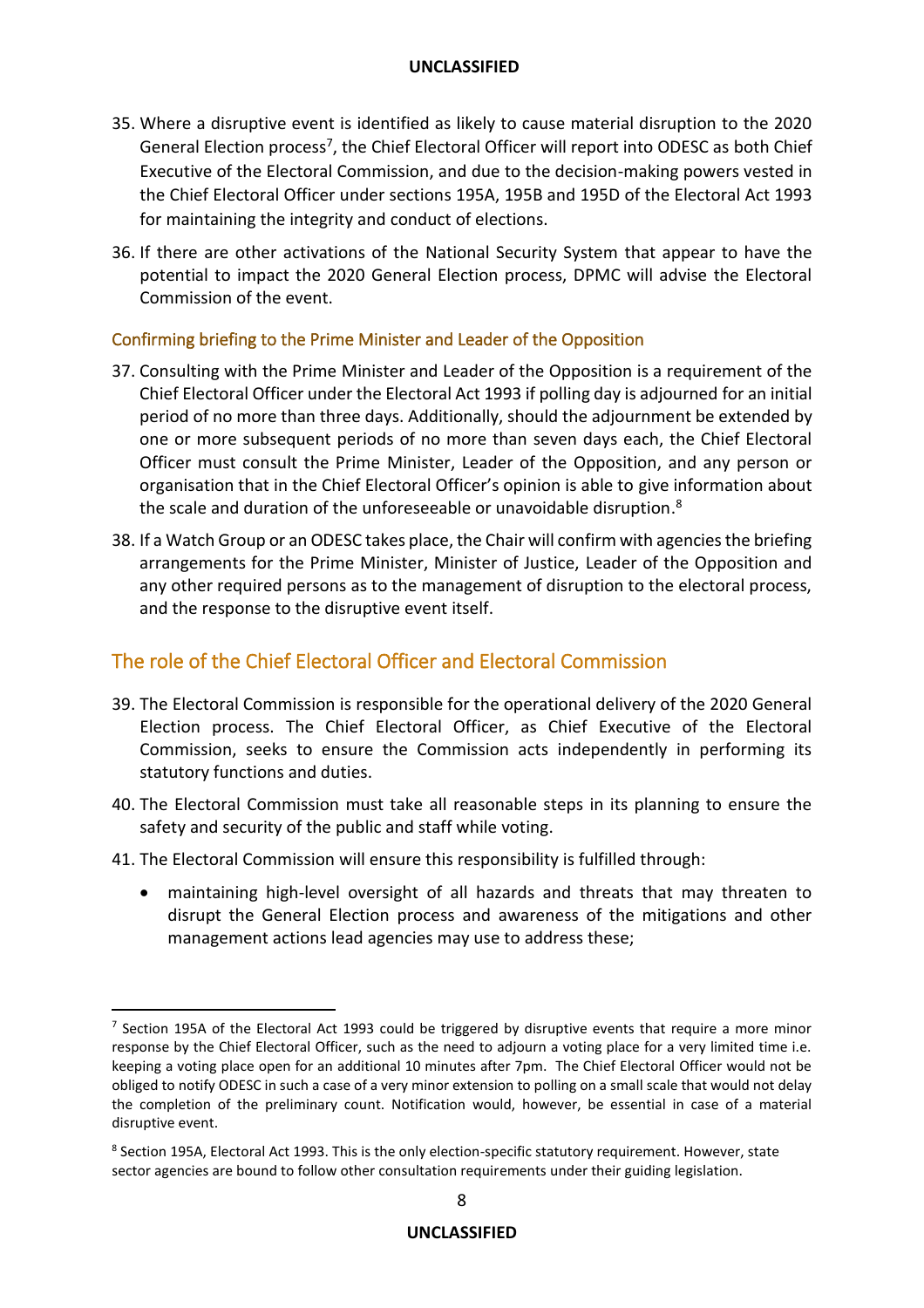- ensuring that the security work stream conducted as part of the Commission's internal work programme for the 2020 General Election is resourced and empowered to address any risks or threats identified;
- promoting among permanent and temporary field staff a culture of security awareness;
- partnering effectively with government agencies to ensure a coordinated response should the ability to manage a disruption to the electoral process move beyond the capability and/or capacity of the Commission;
- ensuring that a high level of information sharing is maintained over the election period, as well as during the critical planning stage in the lead-up to the election; and
- developing a strategic approach to communications (across local, regional and national levels and, where appropriate, for offshore with the Ministry of Foreign Affairs and Trade), with pre-emptive material that can be immediately leveraged to respond to a disruptive event.
- 42. With regard the provisions of the Electoral Act for responding to electoral disruptions, the Chief Electoral Officer is empowered under the Act to respond to the disruptive event. Should the Chief Electoral Officer not be available, she may delegate these powers to the Deputy Chief Electoral Officer.<sup>9</sup>

#### Local/ regional coordination, planning and response

- 43. Pre-planning requirements extend to the Commission's field staff. This includes Regional Managers across both the Commission's Enrolment and Community Engagement team and the Voting Services team, supported by Registrars of Electors in 17 offices around the country and 65 Returning Officers.
- 44. The Electoral Commission will ensure that business continuity and disaster recovery plans are developed for the election period that consider the requirements of field staff at the local/regional level. These plans will be reviewed to ensure that they align with the National Civil Defence Emergency Management Plan 2015 and other existing government agency (and other organisations) emergency management plans for their region.
- 45. Each Regional Manager must maintain key points of contact at the local and regional levels for:
	- New Zealand Police
	- Civil Defence Emergency Management Groups
	- Fire and Emergency New Zealand
	- District Health Board
	- Ambulance
	- New Zealand Transport Authority

<sup>9</sup> The Deputy Chief Electoral Officer is authorised to exercise all the Chief Electoral Officer's powers in her absence and holds a formal delegation.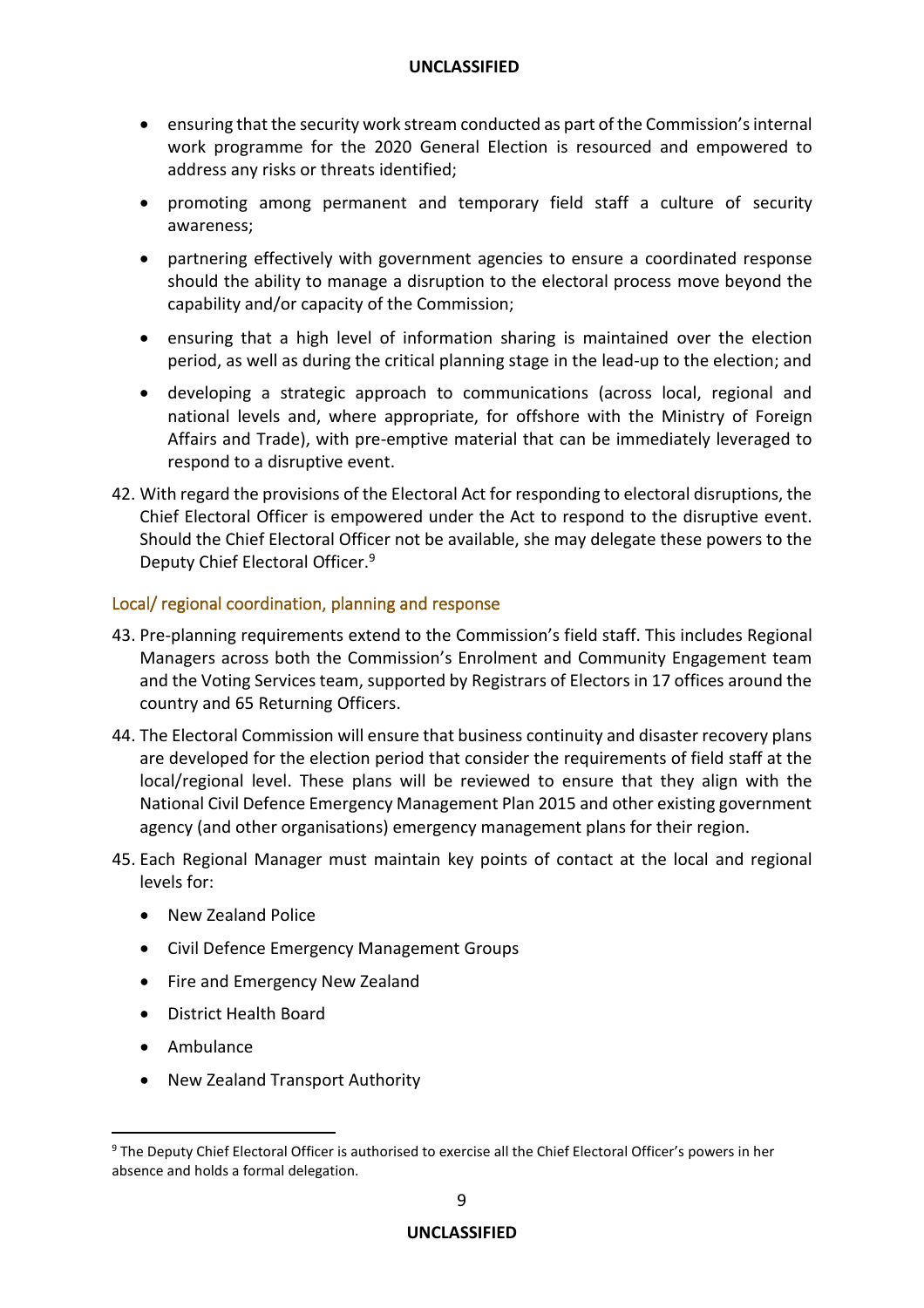- and other local level officers as required, as well as key points of contact at the Electoral Commission National Office and National Emergency Management Agency level.
- 46. The Chief Electoral Officer requires Electoral Commission Regional Managers to notify both the relevant local authorities and the Electoral Commission National Office if they become aware of a disruptive event which they believe is threatening/may threaten the conduct of the electoral process.
- 47. In the case of an event that may/is threatening lives, welfare or property, Regional Managers(from both the Electoral Commission's Enrolment and Community Engagement and Voting Services staff) will liaise with local Civil Defence Emergency Management Managers and/or relevant lead agency points of contact to determine whether the event or response to the event may also disrupt the electoral process in their area. Regional Managers will then inform the Electoral Commission's National Office (at National Manager level) of the event. <sup>10</sup> If appropriate, the Electoral Commission will ensure that the appropriate national level authorities are aware of the situation.
- 48. In the case of an imminent threat to lives, welfare or property, any agency official will notify the New Zealand Police immediately through the 111 number.

#### Disruptive events on polling day

- 49. Should a disruptive event impact polling day, the Chief Electoral Officer can exercise powers under sections 195A or 195B of the Electoral Act to adjourn voting at one or more polling places or provide alternative voting processes to manage the disruptive event.<sup>11</sup>
- 50. The alternative voting processes that the Chief Electoral Officer may adopt in order to manage a disruptive event can modify or adapt any requirements, processes or procedures under the Electoral Act. These could include (but are not limited to):
	- revoking and amending a particular polling place (or places);<sup>12</sup>
	- extending and/or modifying the voting hours at polling places;
	- modifying any other requirements or procedures set out in the Act;
	- making voting by telephone dictation available to affected voters; or
	- extending to voters in New Zealand the procedure for the electronic issue of voting papers that is available to voters outside New Zealand.
- 51. In considering whether to exercise her powers under section 195A or 195B and in what form, the Electoral Act requires the Chief Electoral Officer to have regard to the following matters:

<sup>&</sup>lt;sup>10</sup> The Electoral Commission has a National Manager Voting Services and National Manager Enrolment and Community Engagement.

<sup>&</sup>lt;sup>11</sup> The Chief Electoral Officer may modify or adapt any requirements, processes, or procedures specified by or prescribed under the Electoral Act 1993 if she considers that doing so is the most appropriate and efficient way to manage the disruptive event.

 $12$  The Electoral Commission, under section155(5) of the Electoral Act 1993 can revoke, alter, or add to any polling places that have been appointed with no time limit, including on election day.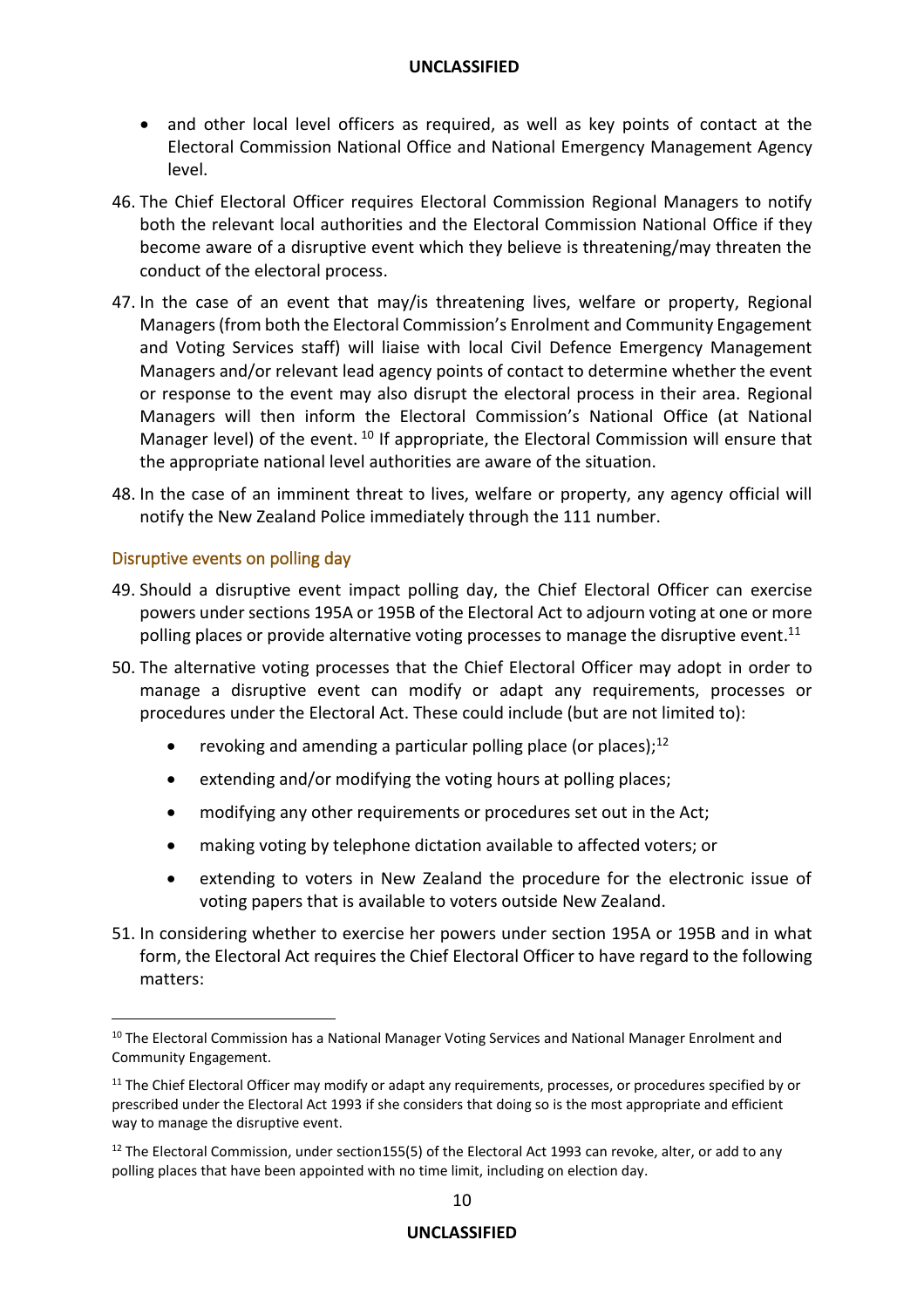- a. the need to ensure the safety of voters and electoral officials; and
- b. the need to ensure that the election process is free from corrupt or illegal practices; and
- c. the need to ensure that the election process is concluded in a timely and expeditious manner.<sup>13</sup>
- 52. If the Chief Electoral Officer decides, based on the best available advice, that activating the emergency provisions is necessary, having had regard to these factors, she will exercise her powers under the Act.
- 53. If the disruptive event and area affected is localised, the Chief Electoral Officer will first assess alternate arrangements for voters rather than adjourn. This is due to the impact upon conduct of the election of any adjournment decision. Under the Act, if voting is adjourned in even a single polling place, the election of all Members of Parliament and, therefore, the formation of Government is delayed for the period of the adjournment.
- 54. When considering alternative voting process options:
	- If voters can reasonably access another polling place, the Chief Electoral Officer may revoke the particular polling place(s) and continue with the conduct of the General Election process in the rest of the affected electorate and nationwide.
	- If the voters cannot get to another polling place, the Chief Electoral Officer will assess whether alternative processes such as dictation voting, or the electronic issue of voting papers is practicable.
- 55. Among these options, the Chief Electoral Officer will preferentially choose to revoke and amend a particular polling place(s) or extend and/or modify polling hours. While the Electoral Commission considers in pre-planning the practicality of the options of extending dictation voting and the electronic issue of voting papers, the limited scalability of these services constrains these options to localised areas with limited voting numbers.
- 56. If the disruptive event has or is likely to have wider effect, or the alternative voting process options are otherwise not practicable, the Chief Electoral Officer may adjourn voting in particular polling places and continue with voting elsewhere in the country.
- 57. The Chief Electoral Officer may choose to adjourn voting at a polling place for an initial period of no more than three days. Following this, voting at the polling place can be adjourned for one or multiple periods of no more than seven days each, for as long as the disruptive event prevents polling taking place.
- 58. A flow chart illustrating the Chief Electoral Officer's decision-making and notification processes is attached as Annex C.

#### Disruptive events at advance voting places or during the advance voting period

59. In the case of a material disruptive event at one or more advance voting places or such an event that meaningfully affects an advance polling place (e.g. a cyber incident that brought down the Electoral Commission's electronic systems, or an epidemic), the Chief Electoral Officer cannot adjourn advance voting. She is empowered, however, by the

<sup>&</sup>lt;sup>13</sup> Section 195C, Electoral Act 1993.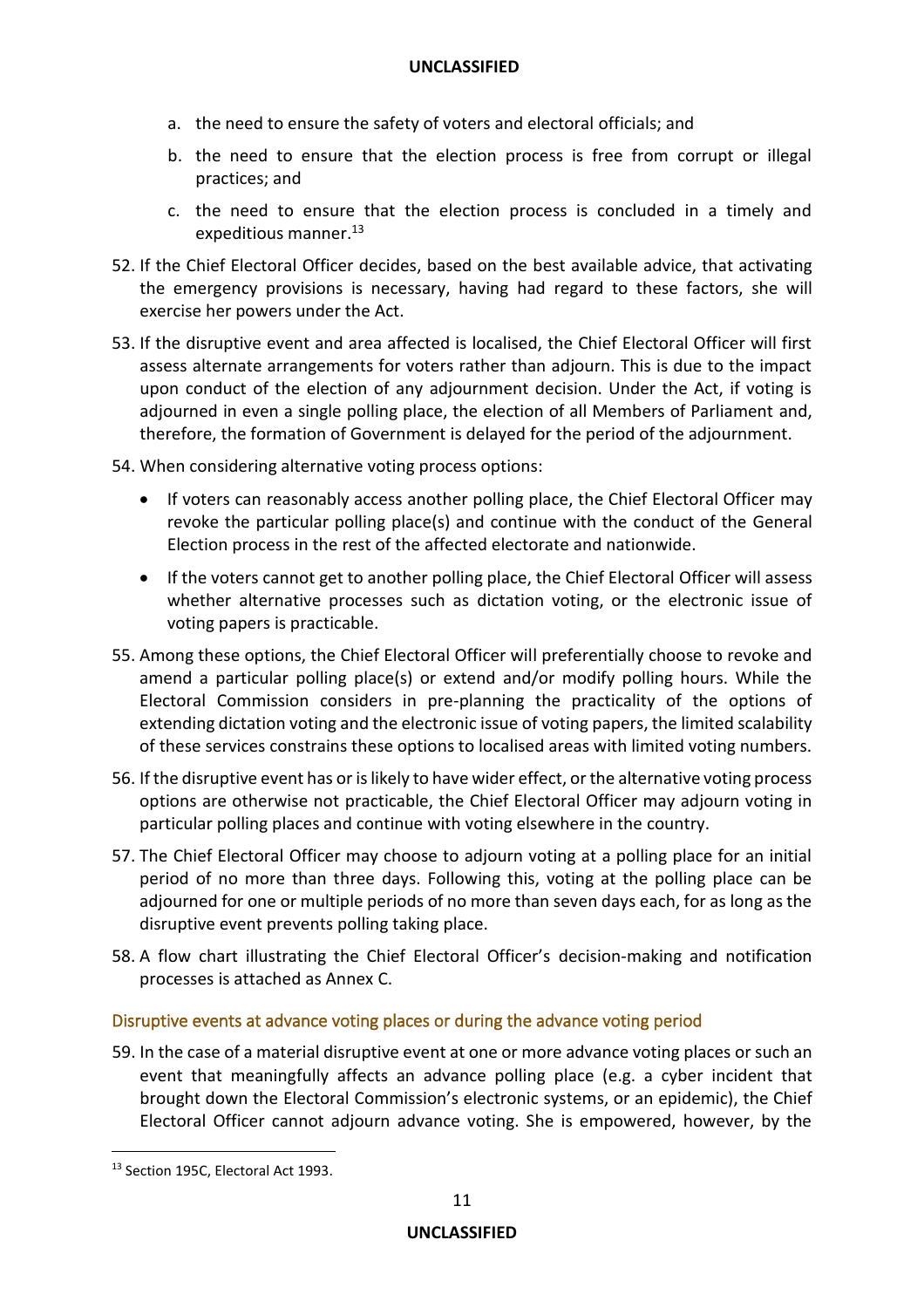Electoral Act 1993 to use the previously mentioned alternative voting processes if the disruptive event may reasonably be expected to continue until polling day.<sup>14</sup>

- 60. The Chief Electoral Officer would consider the same matters when exercising her discretion on disruptive events at advanced polling places as prescribed for disruptive events at polling places on election day. She must have regard to:
	- a. the need to ensure the safety of voters and electoral officials; and
	- b. the need to ensure that the election process is free from corrupt or illegal practices; and
	- c. the need to ensure that the election process is concluded in a timely and expeditious manner.<sup>15</sup>
- 61. If the Chief Electoral Officer decides that exercising the emergency powers is necessary, having had regard to these factors, she will in the first instance look to amend voting places or modify voting at advance voting places. If this does not suitably address access for voters to advance voting places, the Chief Electoral will assess whether dictation voting, or the electronic issue of voting papers is practicable.

#### Deferral of release of information about preliminary results

- 62. The Chief Electoral Officer must defer the release of the preliminary vote count where a disruptive event delays the close of voting, as required under the Electoral Act 1993. 16
- 63. However, the Chief Electoral Officer may disclose the preliminary result information if she considers that the disclosure of the information will not unduly influence the overall result of the poll in an electoral district or the number of seats in Parliament that a party is entitled to be allocated.

#### Public notification

- 64. The Chief Electoral Officer will be the key spokesperson to address conduct issues relating to the 2020 General Election process. In this role, the Chief Electoral Officer must inform members of the public of any adjournment or alternate arrangements that it has been decided will be set up as a result of the disruptive event, either during the advance voting period or on polling day.
- 65. Comment on the nature of the disruptive event and any of its other consequences will be reserved for the Lead Agency responding to the event, or for the event spokesperson as determined by the Lead Agency.
- 66. Because of the need for immediacy, public notification of changes to voting places would be by local radio or other media operating in areas impacted by the disruptive event(s). Depending on the circumstances, notices would also be put up in the impacted area(s)

<sup>14</sup> Section 195B(1)(a), Electoral Act 1993.

<sup>&</sup>lt;sup>15</sup> Section 195C, Electoral Act 1993.

<sup>&</sup>lt;sup>16</sup> Section 195D, Electoral Act 1993. Note that this does apply to Special Votes not counted on election night, which includes overseas votes.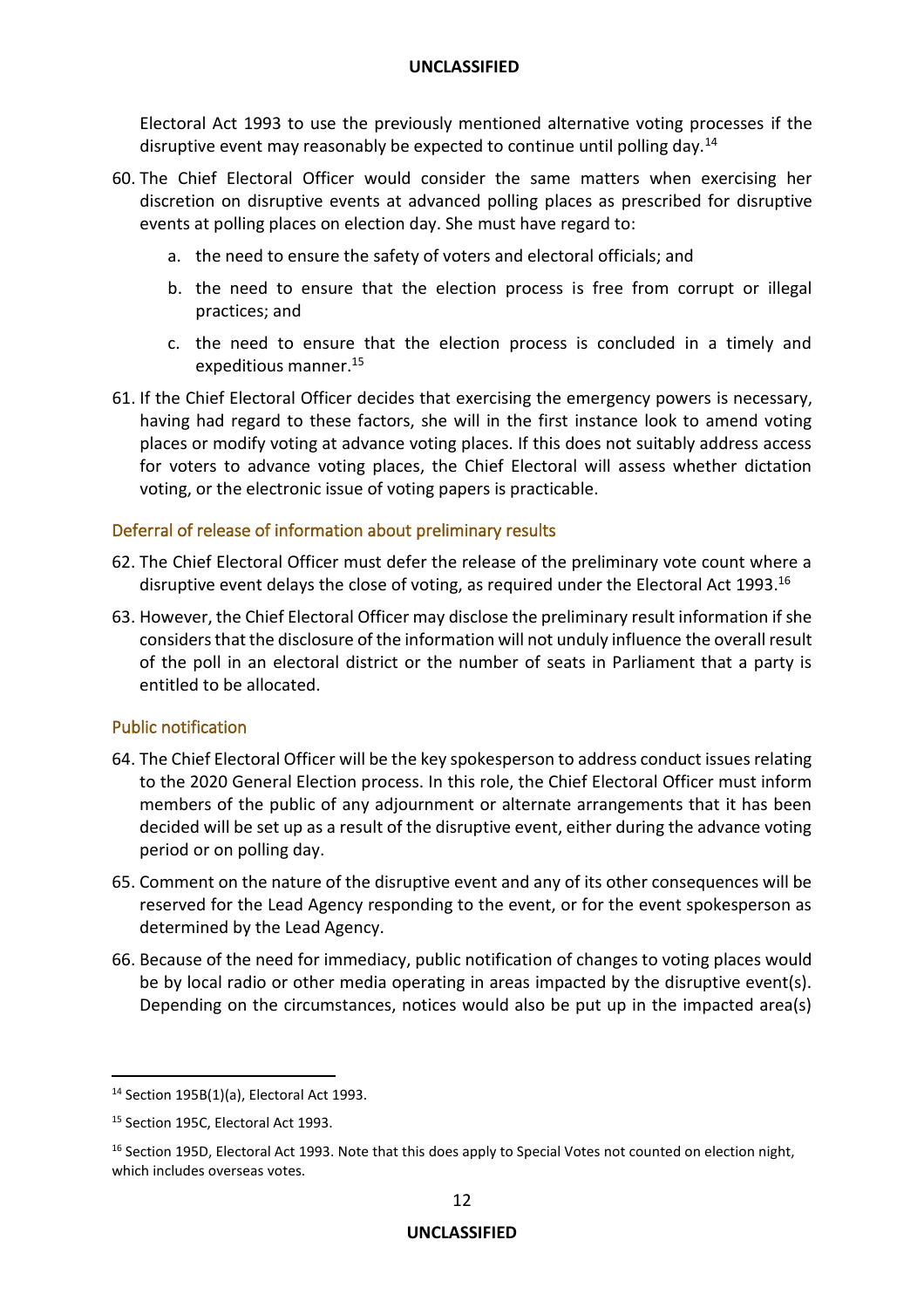around any revoked voting places letting voters know where else they can go to vote. The Chief Electoral Officer would also notify all party secretaries.

#### Continuity of Government

- 67. In the event of any voting place being adjourned on election day, the return of the writ is delayed by the same number of days. This means the formation of Government will be delayed for the same amount of time. Under the Electoral Act 1993, Members of Parliament cease to be members at the close of polling day.<sup>17</sup> Further, as any adjournment prevents the successful electorate candidate being declared elected, this would prevent the Electoral Commission declaring a final nationwide party result and allocating list seats.
- 68. The Executive can continue for a defined period following the election under current legislation. A Minister of the Crown or member of the Executive Council can continue to act in that capacity for 28 days after he or she ceases to be a member of Parliament.<sup>18</sup> In addition, a person who was not a member of Parliament but was a candidate for election, may be appointed a minister or member of the Executive Council for a period of up to forty days from the date of appointment (but must vacate office if they do not become an MP in that time). $19$

Fred Barret

Brook Barrington **Chair of ODESC**

Alicia Wright **Chief Electoral Officer**

Andrew Kibblewhite **Secretary for Justice**

<sup>&</sup>lt;sup>17</sup> Section 54, Electoral Act 1993.

<sup>&</sup>lt;sup>18</sup> Section 6(2)(b), Constitution Act 1986.

 $19$  Section 6(2)(a), Constitution Act 1986.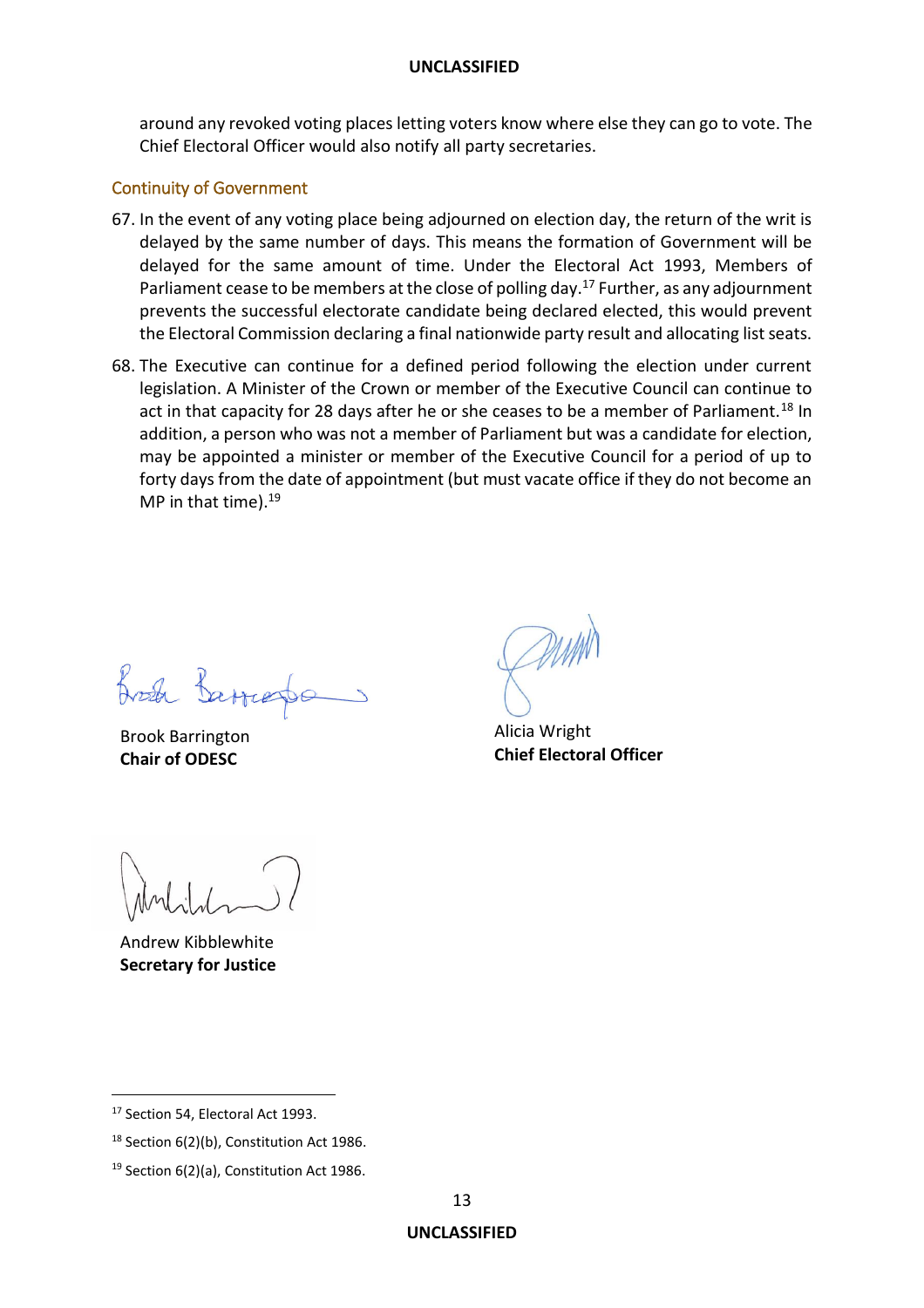# Annex A: Lead agencies

These agencies are mandated (either explicitly through legislation or because of their specific expertise) to manage an emergency arising from the following hazards.

| <b>HAZARD</b>                                  | <b>LEAD AGENCY AT</b><br><b>NATIONAL LEVEL</b> | <b>LEAD AGENCY AT</b><br><b>LOCAL/REGIONAL LEVEL</b> | <b>AUTHORITY TO MANAGE</b><br><b>RESPONSE</b> |
|------------------------------------------------|------------------------------------------------|------------------------------------------------------|-----------------------------------------------|
| Geological                                     | <b>National Emergency</b>                      | Civil Defence                                        | Civil Defence<br>$\bullet$                    |
| (earthquakes, volcanic                         | <b>Management Agency</b>                       | Emergency                                            | Emergency                                     |
| hazards, landslides,                           | (NEMA)                                         | <b>Management Group</b>                              | Management Act                                |
| tsunamis)                                      |                                                |                                                      | 2002                                          |
| Meteorological                                 | <b>National Emergency</b>                      | Civil Defence                                        | Civil Defence<br>$\bullet$                    |
| (coastal hazards,                              | Management Agency                              | Emergency                                            | Emergency                                     |
| coastal erosion, storm                         | (NEMA)                                         | <b>Management Group</b>                              | Management Act                                |
| surges, large swells,<br>floods, severe winds, |                                                |                                                      | 2002                                          |
| snow)                                          |                                                |                                                      |                                               |
| Infrastructure failure                         | <b>National Emergency</b>                      | Civil Defence                                        | Civil Defence<br>$\bullet$                    |
|                                                | <b>Management Agency</b>                       | Emergency                                            | Emergency                                     |
|                                                | (NEMA)                                         | <b>Management Group</b>                              | Management Act                                |
|                                                |                                                |                                                      | 2002                                          |
| Drought (affecting                             | Ministry for Primary                           | <b>Ministry for Primary</b>                          | Government<br>$\bullet$                       |
| rural sector)                                  | Industries (MPI)                               | Industries (MPI)                                     | Policy                                        |
| Animal and plant                               | Ministry for Primary                           | Ministry for Primary                                 | <b>Biosecurity Act</b><br>$\bullet$           |
| pests and diseases                             | Industries (MPI)                               | Industries (MPI)                                     | 1993                                          |
| (biosecurity)                                  |                                                |                                                      | Hazardous<br>$\bullet$                        |
|                                                |                                                |                                                      | Substances and                                |
|                                                |                                                |                                                      | New Organisms                                 |
|                                                |                                                |                                                      | Act 1996                                      |
| Food Safety                                    | Ministry for Primary                           | <b>Ministry for Primary</b>                          | Food Act 2014<br>$\bullet$                    |
|                                                | Industries (MPI)                               | Industries (MPI)                                     |                                               |
| Infectious human                               | Ministry of Health                             | <b>District Health Boards</b>                        | Epidemic<br>$\bullet$                         |
| disease (pandemic)                             |                                                |                                                      | Preparedness Act                              |
|                                                |                                                |                                                      | 2006                                          |
|                                                |                                                |                                                      | Health Act 1956                               |
|                                                |                                                |                                                      | COVID-19 Public                               |
|                                                |                                                |                                                      | <b>Health Response</b><br>Act 2020            |
| Offshore                                       | Ministry of Foreign                            | Ministry of Foreign                                  | Agency mandate<br>$\bullet$                   |
| humanitarian                                   | Affairs and Trade                              | Affairs and Trade                                    | and offshore                                  |
| response                                       |                                                |                                                      | network/expertise                             |
| Wild Fire                                      | Fire and Emergency                             | <b>Rural Fire Authority</b>                          | Fire and<br>$\bullet$                         |
|                                                | New Zealand                                    | Department of                                        | <b>Emergency New</b>                          |
|                                                |                                                | Conservation                                         | Zealand Act 2017                              |
|                                                |                                                | (Conservation estate)                                | <b>Conservation Act</b><br>$\bullet$          |
|                                                |                                                | New Zealand Defence                                  | 1987                                          |
|                                                |                                                | Force                                                | Defence Act 1990                              |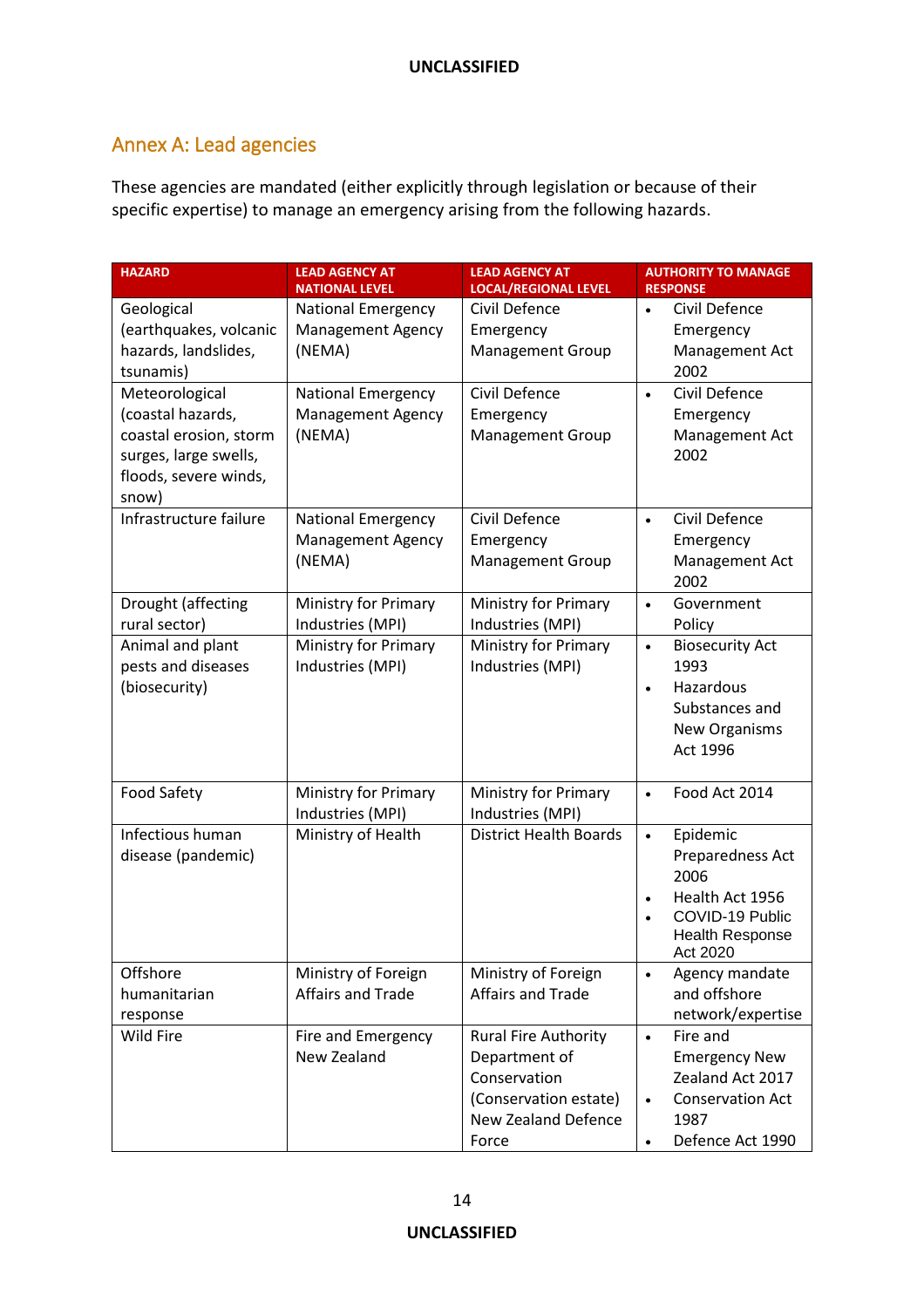| <b>Urban Fire</b>                  | Fire and Emergency<br>New Zealand                                                                                                                                              | Fire and Emergency<br>New Zealand                                                                                                                                                     | Fire and<br>$\bullet$                                                                                                                                    |
|------------------------------------|--------------------------------------------------------------------------------------------------------------------------------------------------------------------------------|---------------------------------------------------------------------------------------------------------------------------------------------------------------------------------------|----------------------------------------------------------------------------------------------------------------------------------------------------------|
|                                    |                                                                                                                                                                                |                                                                                                                                                                                       | <b>Emergency New</b><br>Zealand Act 2017                                                                                                                 |
| Hazardous substance<br>incidents   | Fire and Emergency<br>New Zealand                                                                                                                                              | Fire and Emergency<br>New Zealand                                                                                                                                                     | Fire and<br>$\bullet$<br><b>Emergency New</b><br>Zealand Act 2017<br>Hazardous<br>Substances and<br>New Organisms<br>Act 1996                            |
| <b>Major Transport</b><br>Incident | Ministry of Transport                                                                                                                                                          | <b>New Zealand Police</b>                                                                                                                                                             | Various                                                                                                                                                  |
| Marine Oil Spill                   | Ministry of Transport                                                                                                                                                          | <b>Regional Council</b>                                                                                                                                                               | Maritime<br>$\bullet$<br><b>Transport Act</b><br>1994                                                                                                    |
| <b>Radiation Incident</b>          | Ministry of Health                                                                                                                                                             | Fire and Emergency<br>New Zealand                                                                                                                                                     | <b>Radiation Safety</b><br>$\bullet$<br>Act 2016<br>Fire and<br>$\bullet$<br><b>Emergency New</b><br>Zealand Act 2017                                    |
| Terrorism                          | <b>New Zealand Police</b>                                                                                                                                                      | <b>New Zealand Police</b>                                                                                                                                                             | Crimes Act 1961<br>$\bullet$<br>International<br>$\bullet$<br>Terrorism<br>(Emergency<br>Powers) Act 1987<br>Terrorism<br><b>Suppression Act</b><br>2002 |
| Espionage                          | <b>New Zealand Security</b><br>Intelligence Service                                                                                                                            | <b>New Zealand Security</b><br>Intelligence Service                                                                                                                                   | Intelligence and<br>$\bullet$<br>Security Act 2017<br>Government<br>Policy                                                                               |
| Major cyber incident               | Government<br>Communications<br>Security Bureau -<br>operational lead<br>Department of the<br>Prime Minister and<br>Cabinet (National<br>Cyber Policy Office) -<br>policy lead | Government<br>Communications<br>Security Bureau -<br>operational lead<br>Department of the<br><b>Prime Minister and</b><br>Cabinet (National<br>Cyber Policy Office) -<br>policy lead | Intelligence and<br>$\bullet$<br>Security Act 2017<br>Government<br>policy                                                                               |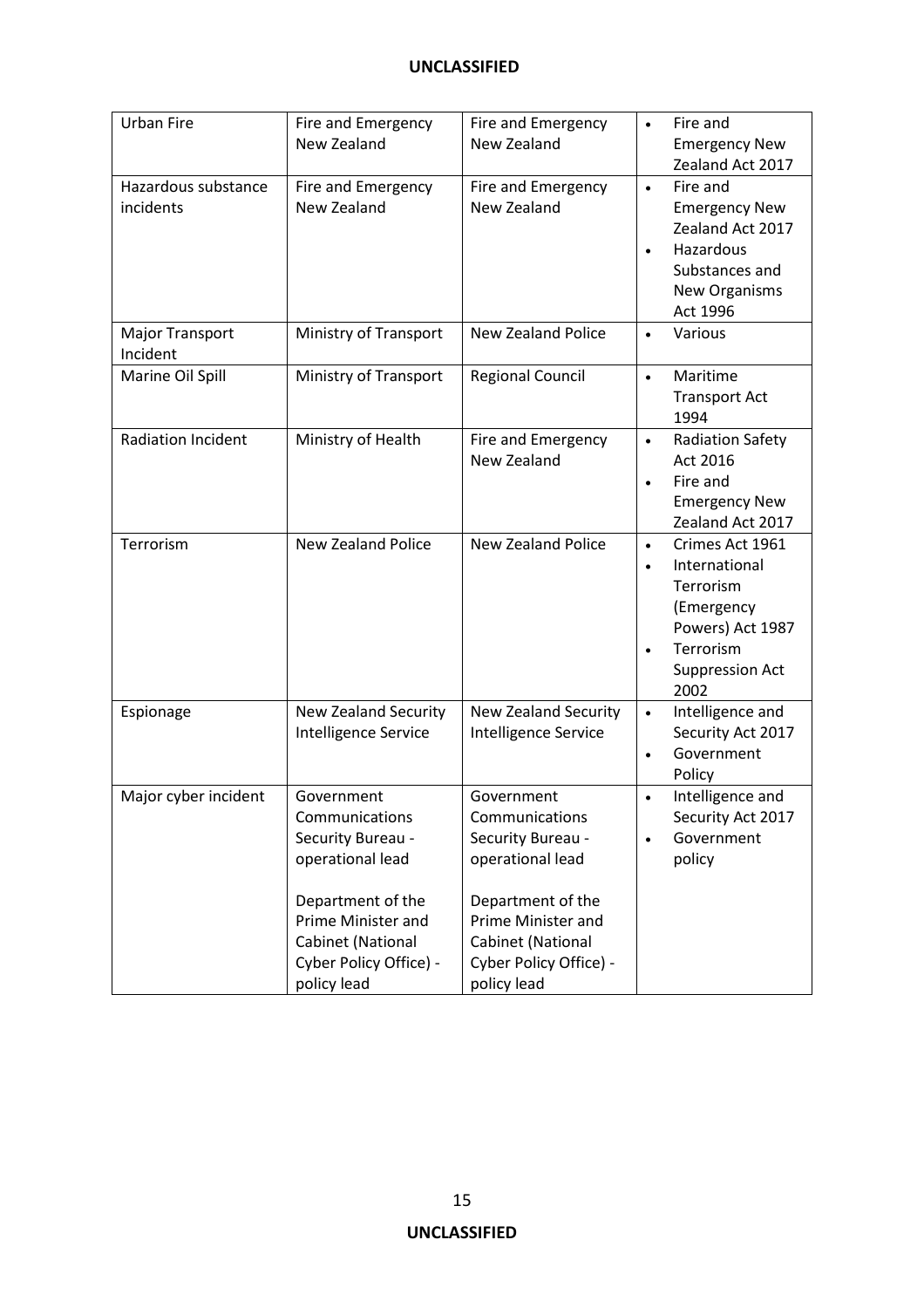Annex B: Activated structure for responding to a disruption to the election